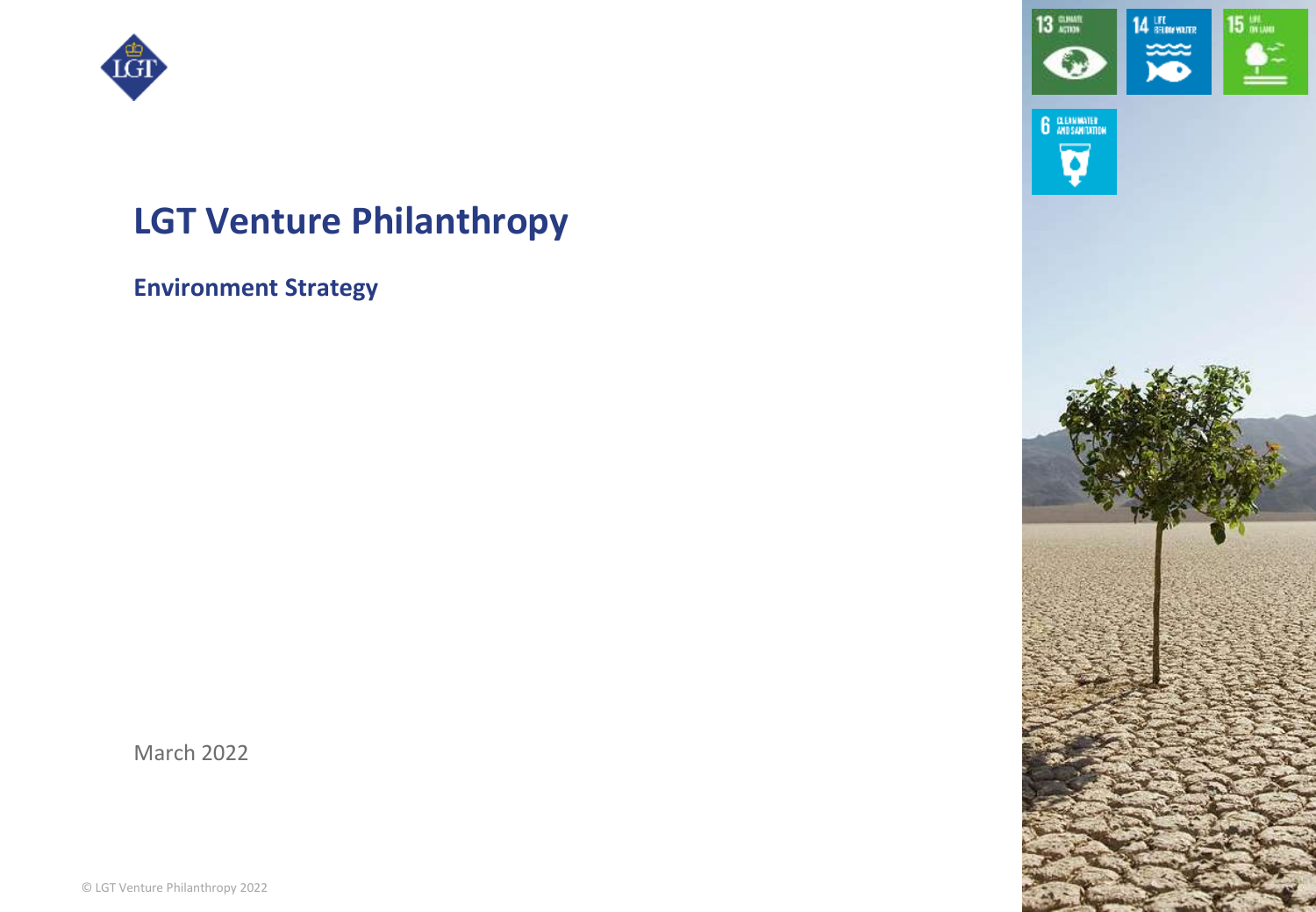

## **«The perfect storm» - three interlinked megatrends shape the development of LGT VP's environment strategy**

ecosystems, e.g., fires, droughts, rising ocean acidity,

Degraded ecosystems cannot perform vital ecosystem services and exacerbate climate change

**The** 

**"perfect** 

**storm"**

storms

Climate change quickly destroys



### **Ecosystem and biodiversity emergency**

- Over 75% of the Earth's land areas are degraded
- Since 1980, natural ecosystems have declined by 47%
- 25% of all species are at extinction risk
- Since 1980, global biomass of wild mammals has fallen by 82%
- 50% of live coral reefs are gone

Poverty contributes to the destruction of ecosystems, e.g., to survive, the poor must overexploit ecosystems

Ecosystem degradation threatens the survival of poorer populations: e.g., if oceans don't provide fish, they have no food



### **Poverty**

■ Just under half the world's population subsists on less than \$5.50 a day

■ The world's top 26 billionaires now own as much as the poorest 3.8 billion



### **Climate crisis**

- $\bullet$  CO<sub>2</sub> concentration in the atmosphere is highest in 3m years
- The ocean has warmed by 0.4+ degrees Fahrenheit since 1969
- Global sea level rose about 8 inches in the last century
- Extent and thickness of arctic sea ice is declining rapidly
- Record heat measured almost every year since 2000

Climate change hits the poor the hardest, taking away their very livelihoods, e.g., the harvest their life depends on

> Poverty and desperation exacerbate climate change, e.g., people cutting down vital forests

© LGT Venture Philanthropy 2022 [Sources: IPBES report, Conservation](https://www.conservation.org/stories/11-climate-change-facts-you-need-to-know) International, [Credit Suisse](https://www.credit-suisse.com/about-us/en/reports-research/global-wealth-report.html)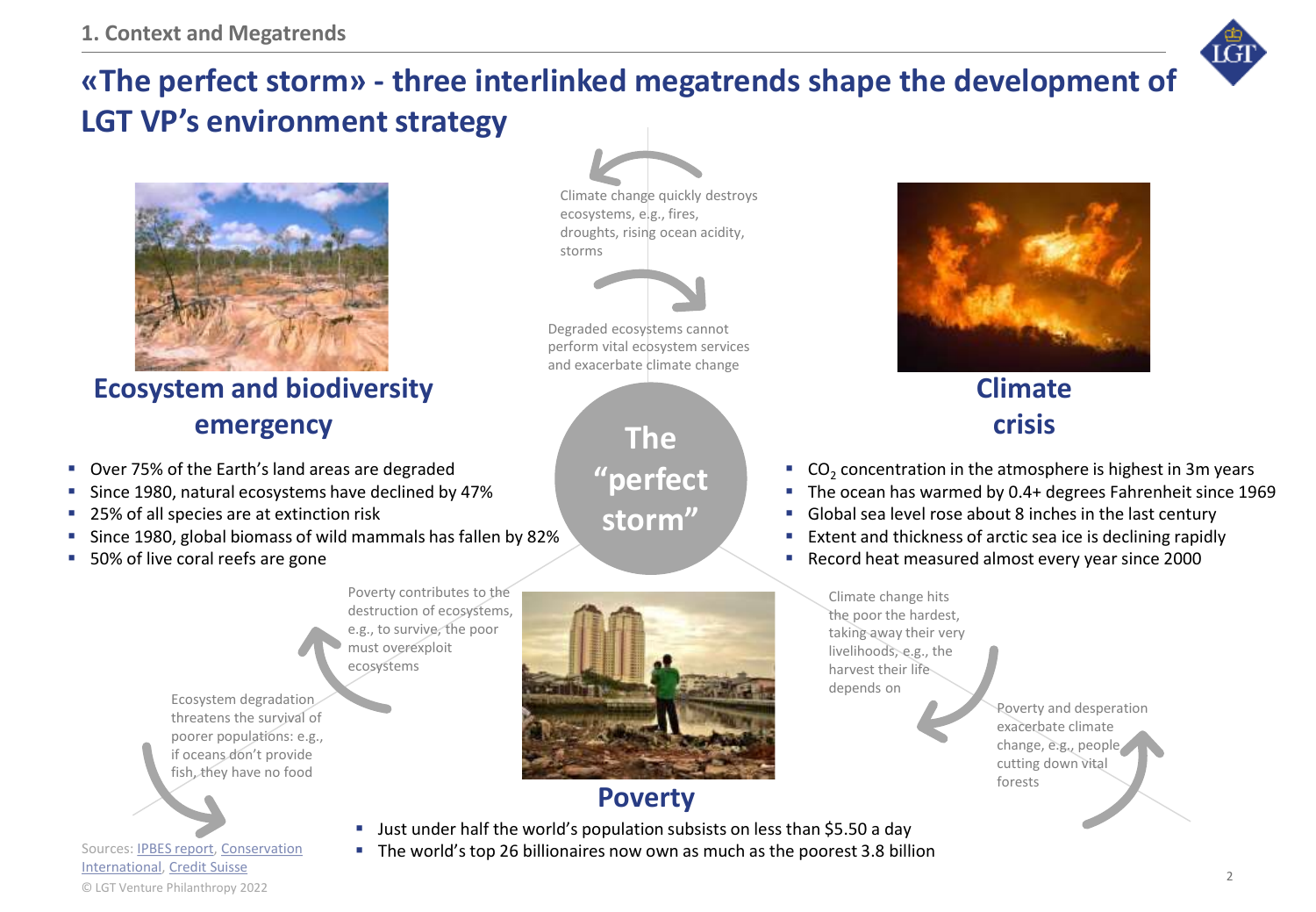

# **Protecting and regenerating ecosystems is the starting point to break the cycle of degradation and provide both sustainable livelihoods and draw down CO<sup>2</sup>**



### **Climate action**



**Healthy ecosystems offer the only viable way** to draw down CO2 from the atmosphere at scale and must play a crucial role in climate change mitigation efforts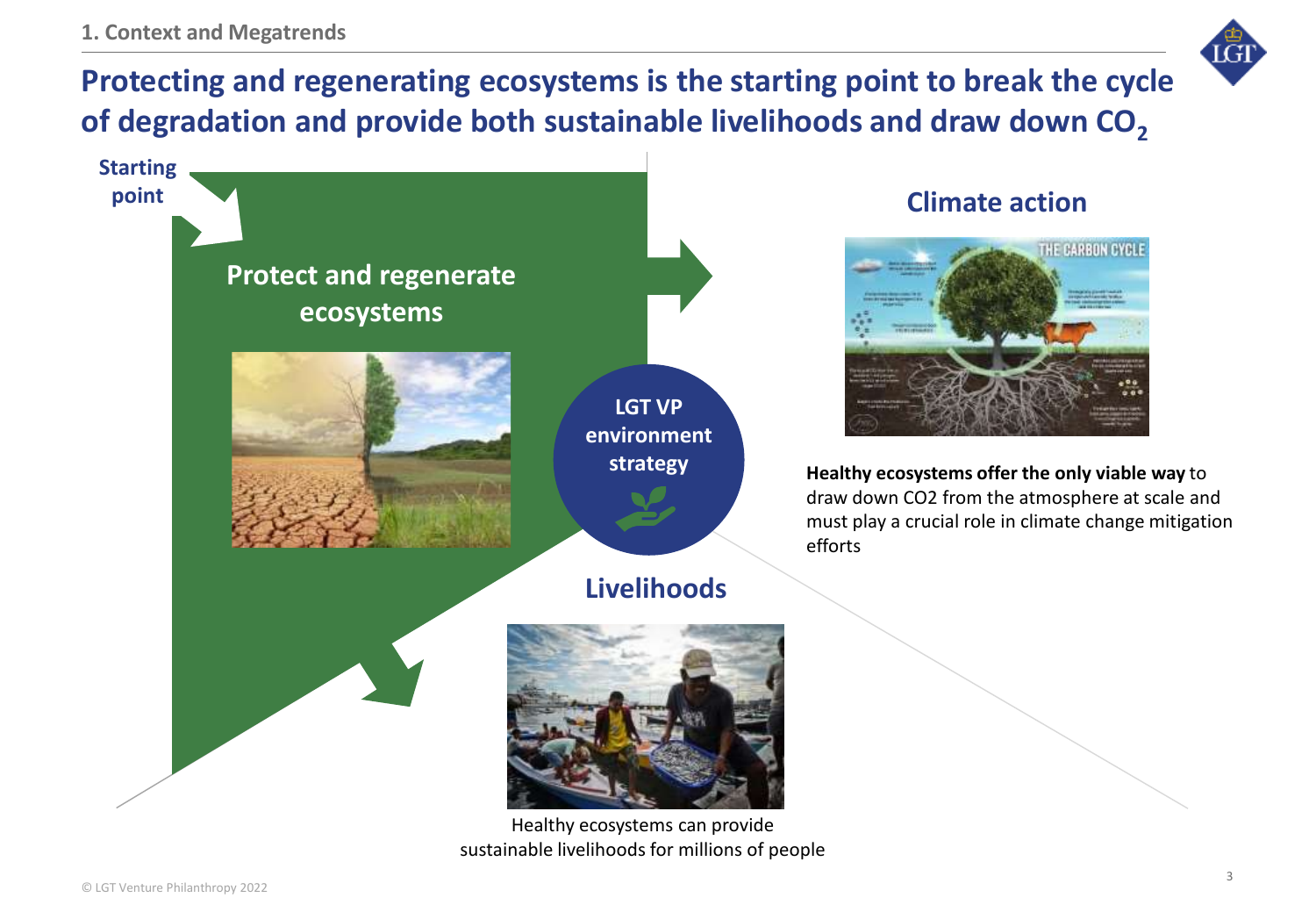

# **Nature-based Solutions provide a cost-effective, scalable solution to mitigate climate change, but less than 2% of climate change funding flows into this area**

Nature-based Solutions (NbS)<sup>1</sup> are actions to protect, sustainably manage, and restore natural and modified ecosystems that address societal **challenges effectively and adaptively, simultaneously providing human well-being and biodiversity benefits.**

**Nature-based Solutions are significantly underfunded… …yet can deliver compelling climate returns by 2030**



<sup>1</sup> [Nature-based Solutions:](https://www.iucn.org/theme/nature-based-solutions) IUCN

<sup>2</sup>Total business opportunities unlocked if SGDs are fully funded will amount to USD 12tn per year till 2030-<https://sdghub.com/project/better-business-better-world/>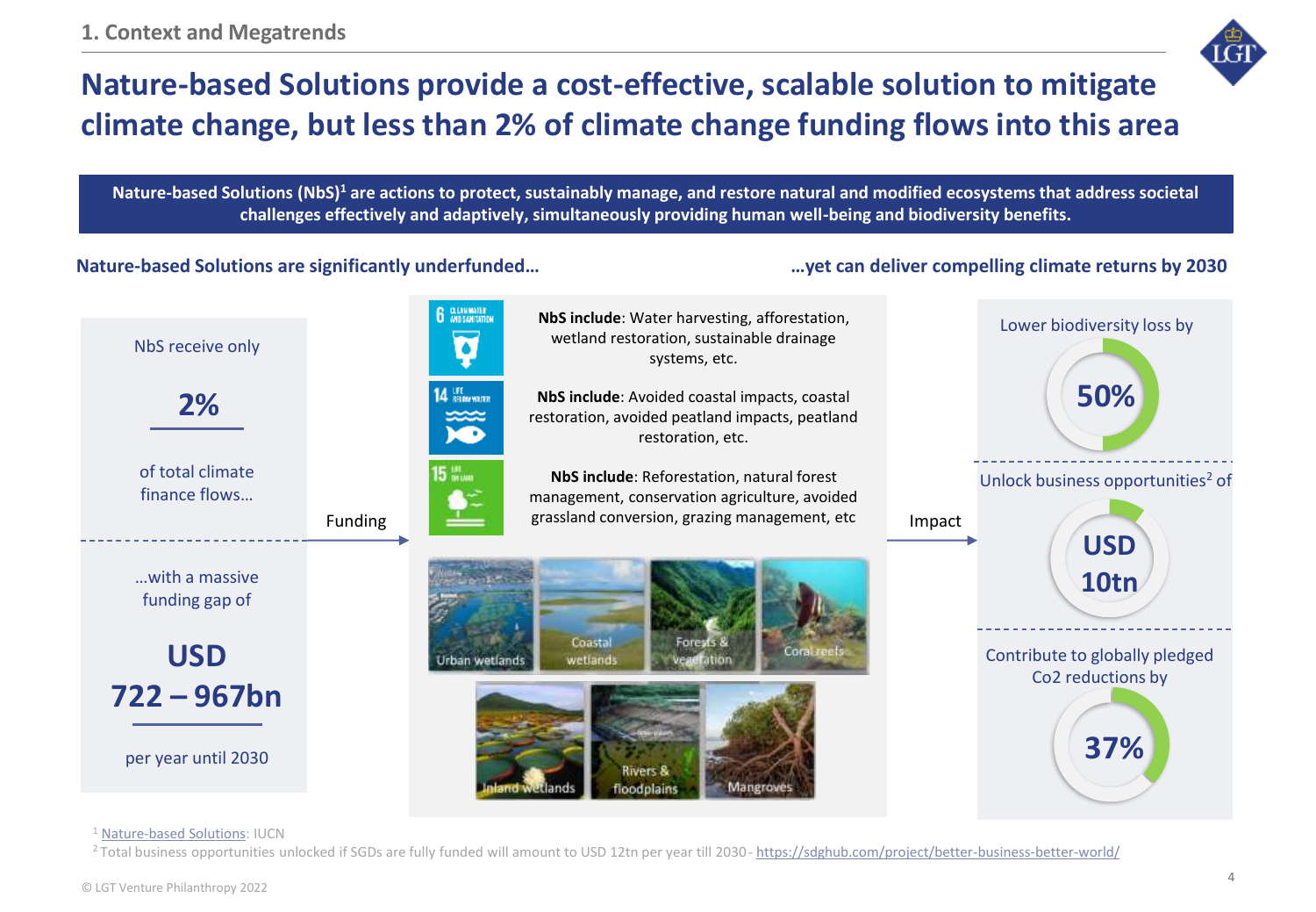

### **LGT VP Environment Strategy – Protect and regenerate ecosystems with a strong component of Nature-based Solutions, embedded in local communities**

#### **Situation**

- Species are going extinct at more than 1,000 times the natural extinction rate
- 90% of large fish in the ocean have been killed in the last century
- 2019 was the second hottest year on record and capped the warmest-ever decade
- Coronavirus is a manifestation of our broken relationship with nature, halting global societies and economies

#### **LGT VP Environment Strategy**

**Protect and regenerate ecosystems by focusing on scalable terrestrial, marine and freshwater conservation models with a strong component of Nature-based Solutions that are embedded in the local community**

#### **LGT VP Portfolio examples**



**Maasai Mara conservancies** protect the Greater Mara Ecosystem, harmonizing a peaceful coexistence of humans and wildlife, while providing income through ecotourism and land lease fees + carbon in the future (145k people reached in 2021).







**Pristine Seas** is an explorer-in-residence program within the National Geographic, that supports the establishment of Marine Protected Areas (MPA), where fishing and related damaging practices are banned or strictly limited. (6.5m km<sup>2</sup>/2% of oceans protected in 2020 -> 9.8m  $km^2$  in 2023)







**Foundation for Ecological Security (FES)**  works to restore natural resources and enhance rural livelihoods by empowering local communities to access and manage Commons across India (14 million people reached in March 2020 -> 28 million in 2023)





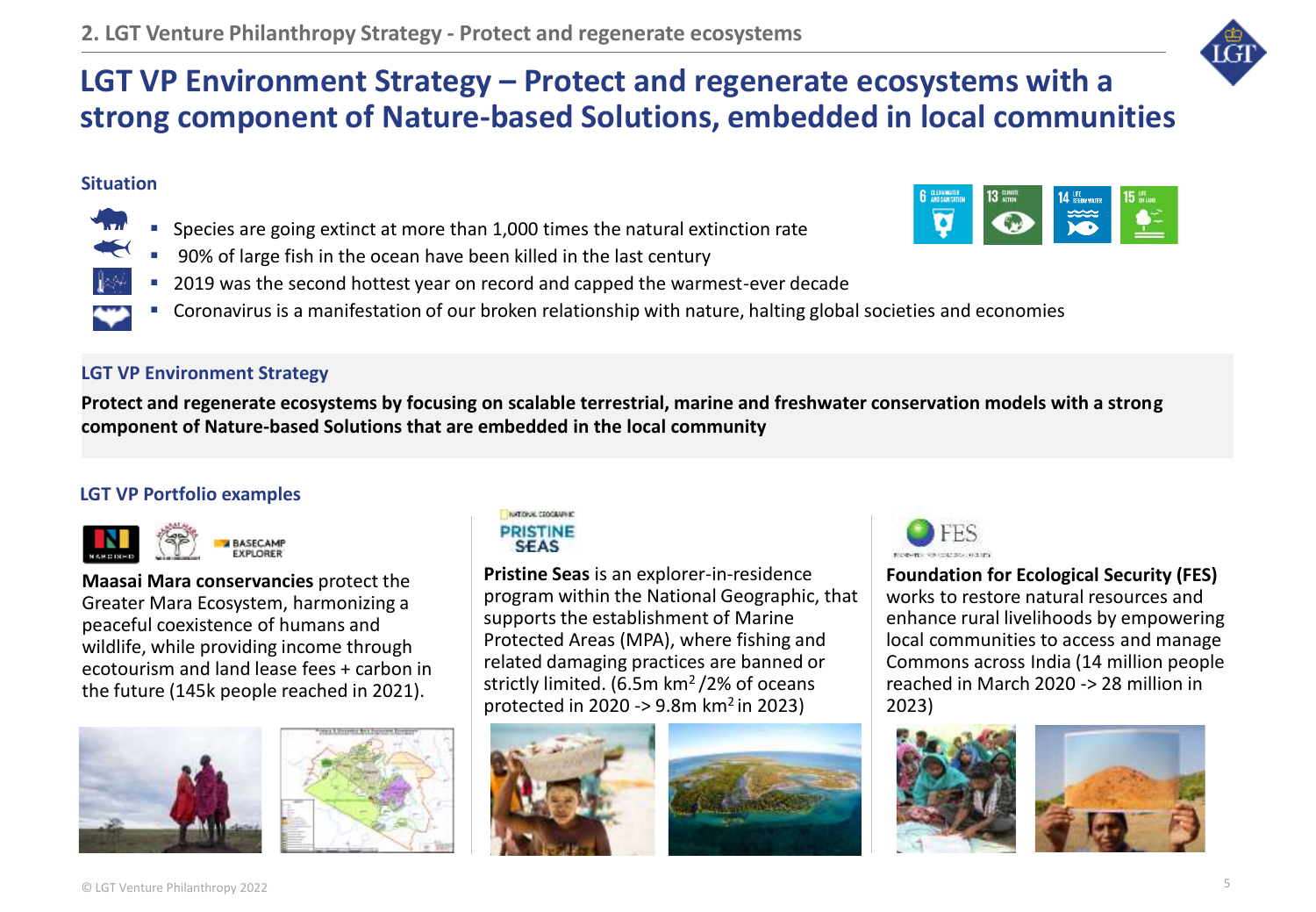

# **LGT VP Environment Strategy – Aligned with the global 30x30 target with a**  focus on "Protection" in Africa and "Regeneration" in India

#### **Situation**

- Protection holds three times more potential for carbon benefits than regeneration in Africa
- Regeneration holds three times more potential for carbon benefits than protection in India

#### **Global target - Protect 30% of land and oceans by 2030 (30x30)\***



*\*During the 2021 One Planet Summit, more than [50 countries pledged to protect 30 percent of the world's land and ocean by 2030](https://www.theplanetarypress.com/2021/01/more-than-50-countries-pledge-to-protect-30-of-the-worlds-land-and-ocean-by-2030/). The countries are members of the newly formed High Ambition Coalition for Nature and People. Members of the Coalition harbor [approximately 30% of global terrestrial biodiversity and 28% of ocean biodiversity priority areas.](https://www.theplanetarypress.com/2019/09/costa-rica-named-un-champion-of-the-earth-launches-global-coalition-to-protect-nature/) \*\* India focus is on regenerating ecosystems and does not directly contribute to the protection of 30% of land*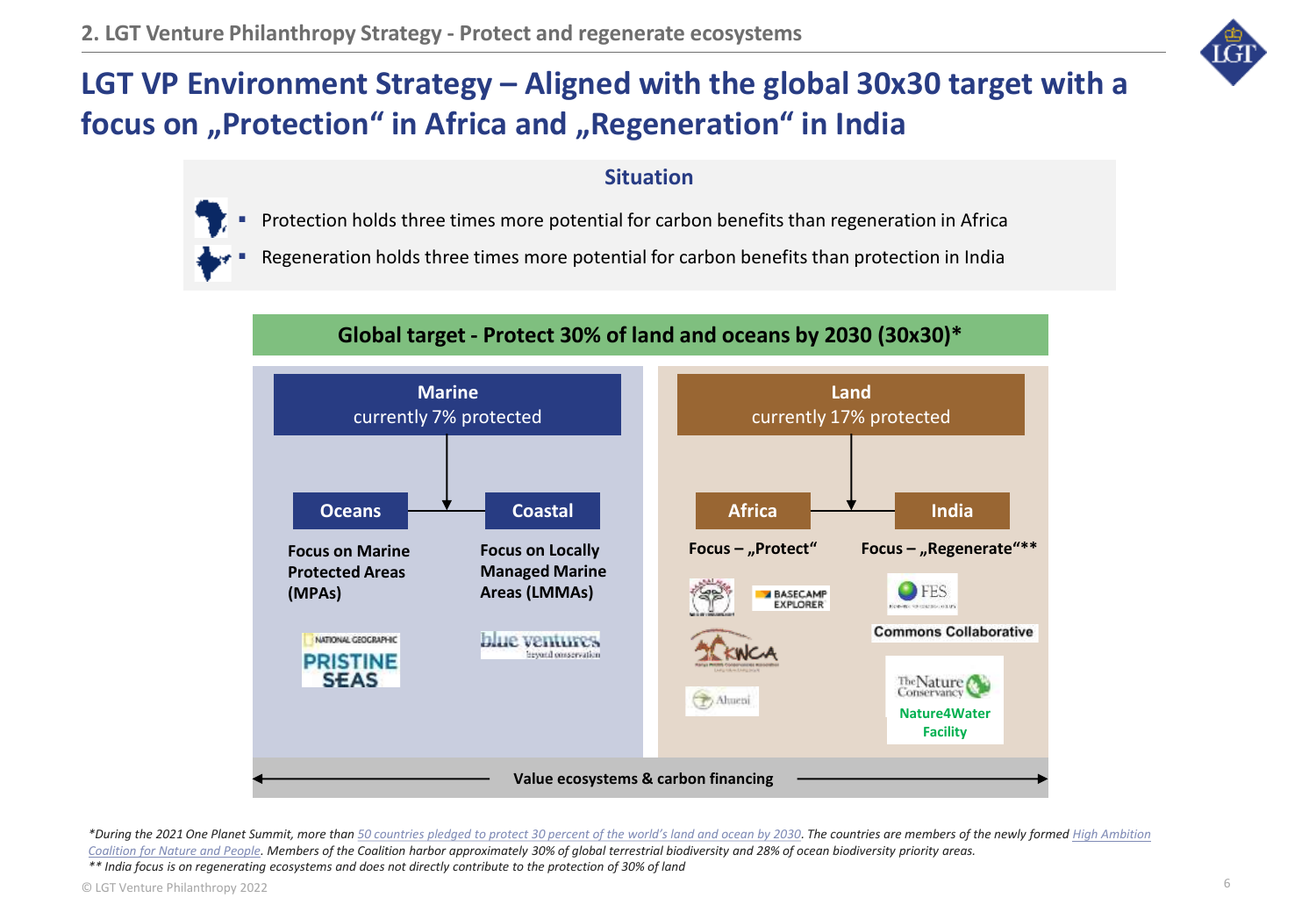## **LGT VP portfolio focuses on global as well as local solutions in Africa and India, leveraging regional teams and partnerships for ecosystem impact**



### **Implementation/impact**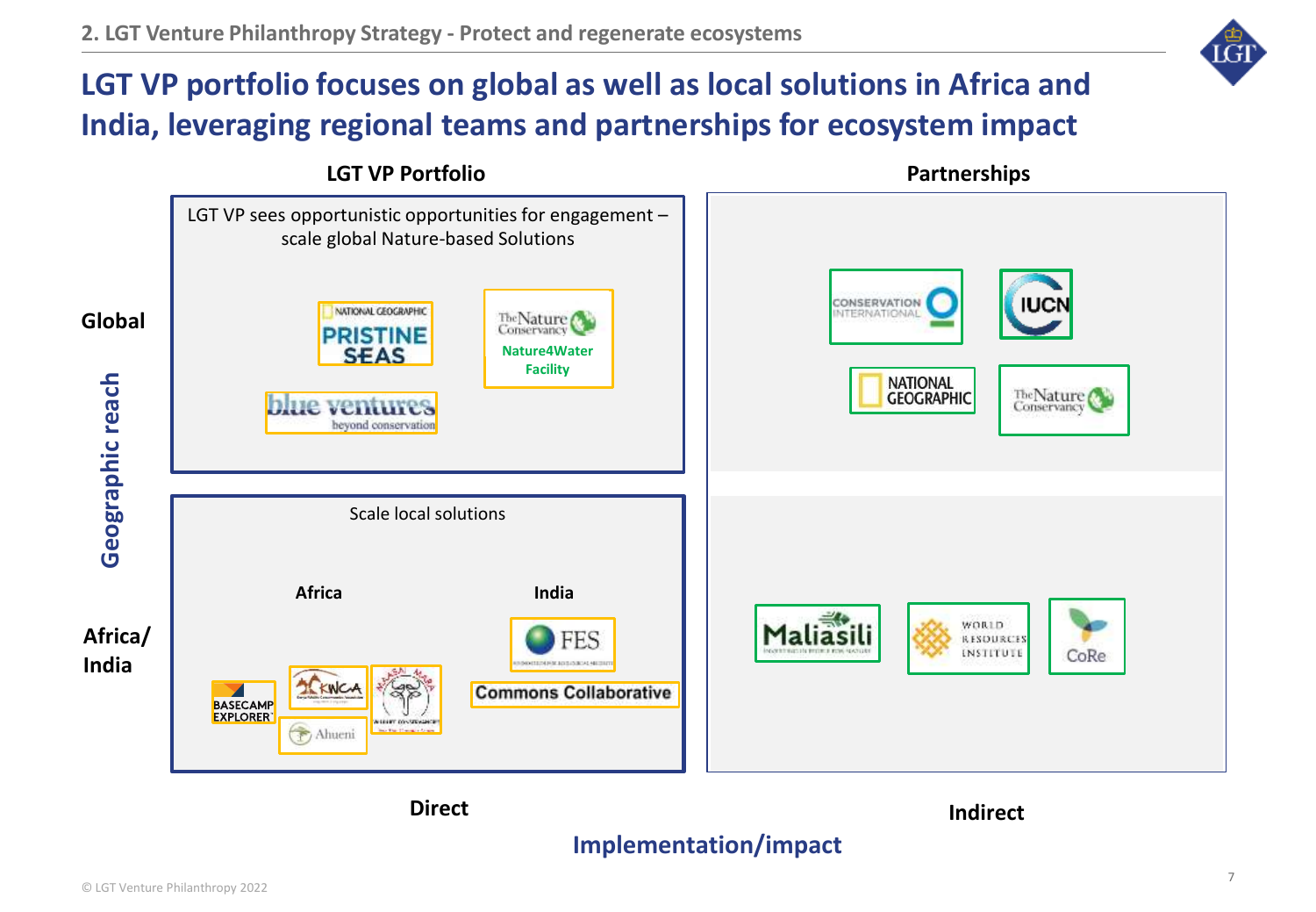

# **LGT VP Environment portfolio will consist of scalable and syngergistic land, marine and freshwater solutions by 2023**

**We implement a diversified portfolio of scalable and synergistic solutions**

 $\blacktriangle$ 

#### **1. Oceans and Water**

- **Protect the oceans & marine conservation**
	- $\checkmark$  30% of oceans protects by 2030 (Pristine Seas)
	- $\checkmark$  Empower local coastal communities (BlueVentures)
	- Marine protection in India (NEW)
- **Freshwater** ensure water security and source water protection
	- $\checkmark$  Nature4Water Facility (with TNC)

#### **2. Land – Community Conservation**

- $\checkmark$  Protect the overall Maasai Mara ecosystem (Mara)
- ✓ Promise of Commons (FES, Commons Collaborative)
- Manage protected areas across SSA (NEW)
- Protect 1x additional ecosystem, e.g. Congo Basin (NEW)

**3. Carbon & Payment for Ecosystem Services (integrated)** 

 $\checkmark$  Afforestation, REDD+, Blue Carbon (Ahueni)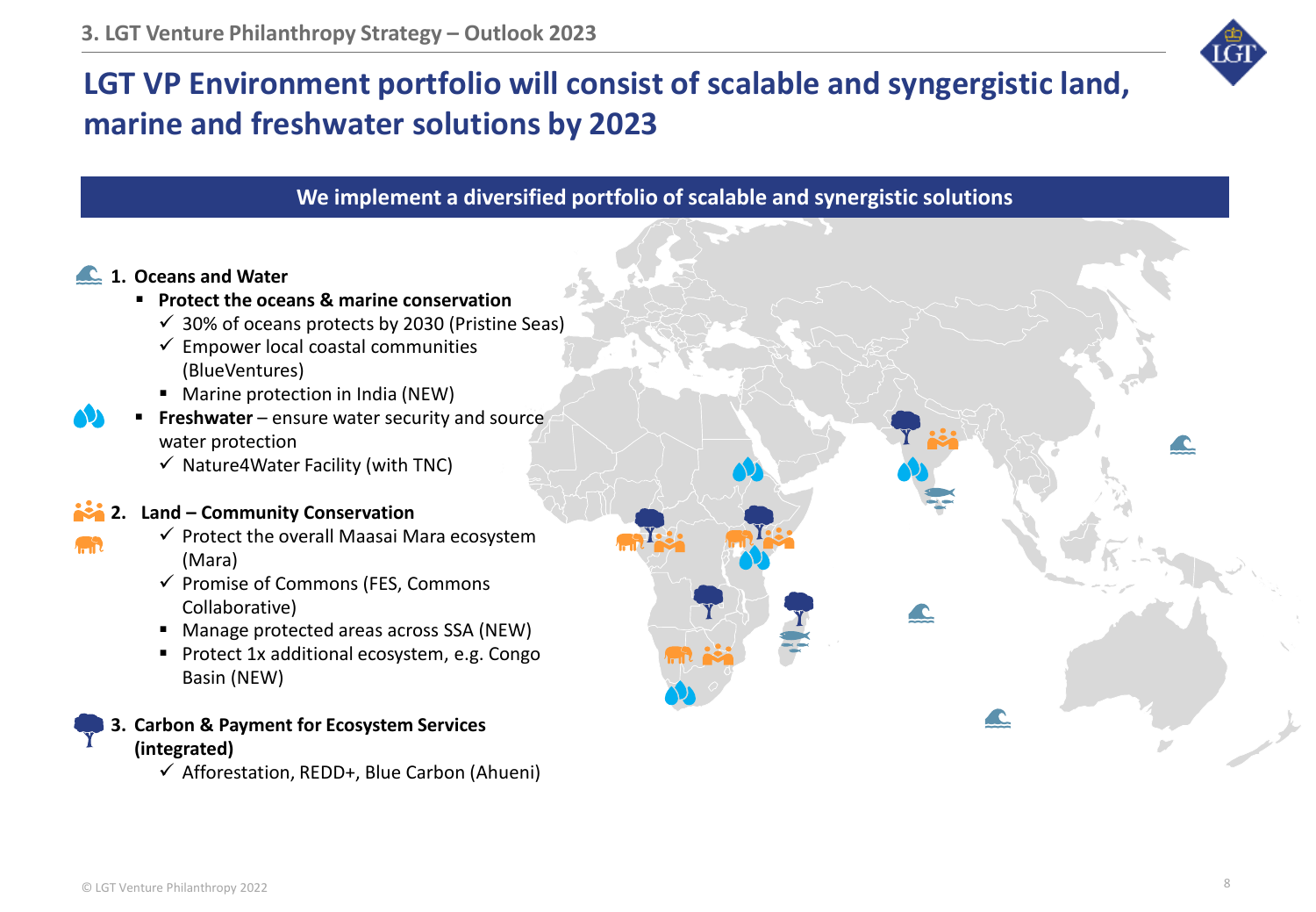# **Environment Core Portfolio Overview**

| Organization                                          | <b>Description</b>                                                                                           | Year<br><b>Founded</b> | <b>Geographic Scale</b>                                                                   | <b>Impact Reach</b>                                                                | <b>Annual Budget</b>       |
|-------------------------------------------------------|--------------------------------------------------------------------------------------------------------------|------------------------|-------------------------------------------------------------------------------------------|------------------------------------------------------------------------------------|----------------------------|
| NATIONAL CEOCRAPHIC<br><b>PRISTINE</b><br><b>SEAS</b> | Supports the establishment of<br>Marine Protected Areas (MPAs),<br>to protect ecosystem resources            | 2008                   | Worldwide from the<br>Arctic to the Antarctic                                             | 2020: 6.5m sq.km MPAs<br>2% of the ocean protected                                 | <b>USD 4.3m</b><br>(FY21)  |
| The Nature<br>Nature4Water<br><b>Facility</b>         | Scales watershed management<br>programs to achieve water<br>security in urban areas globally                 | 2021                   | Global - Europe, United<br>States, Africa, LatAm,<br>India                                | 2025 Target: 26k people<br>4k km rivers, 8k hectares lakes<br>and wetlands managed | <b>USD 25.9m</b><br>(FY20) |
| <b>blue</b> ventures<br>beyond conservation           | Empowers small scale fishers to<br>protect and restore coastlands<br>and improve their livelihoods           | 2003                   | Madagascar, Tanzania,<br>Kenya, Mozambique,<br>Indonesia, Comoros,<br>Belize, India, etc. | 2019: 465k people reached,<br>6.6k hectares of mangrove<br>forests protected       | <b>USD 8.0m</b><br>(FY19)  |
|                                                       | Umbrella body for conservancies<br>that enables all Mara<br>stakeholders to act unitedly                     | 2013                   | Maasai Mara, Kenya                                                                        | 2021: Formed 17 conservancies,<br>protecting 360k acres, reaching<br>145k people   | <b>USD 4.9m</b><br>(FY21)  |
| <b>BASECAMP</b><br><b>EXPLORER</b>                    | Tourist operating company that<br>owns and manages five tourism<br>lodges in the Maasai Mara                 | 2010                   | Maasai Mara, Kenya                                                                        | 2020: Five tourism lodges<br>protecting 20k hectares of<br>wildlife                | <b>USD 5.6m</b><br>(FY21)  |
|                                                       | Serves as a national<br>representative body and voice<br>for conservancies in Kenya                          | 2013                   | Kenya                                                                                     | 2021: 165 KWCA members<br>protecting 6m hectares<br>benefitting 770k families      | USD 3m (FY21)              |
| hueni                                                 | Develops strong and sustainable,<br>carbon-offset optimized and<br>community-embedded forests                | 2020                   | Kenya                                                                                     | 2021: Official project launch<br>through formal partnership with<br><b>MMWCA</b>   | <b>USD 125k</b><br>(FY21)  |
| ΤS                                                    | Works to improve management<br>of Common lands to enhance<br>community livelihoods and<br>restore ecosystems | 2001                   | 11 states across India                                                                    | 2020: Secured tenure for 8m<br>acres of land, reaching 14m<br>people               | <b>USD 10.2m</b><br>(FY20) |